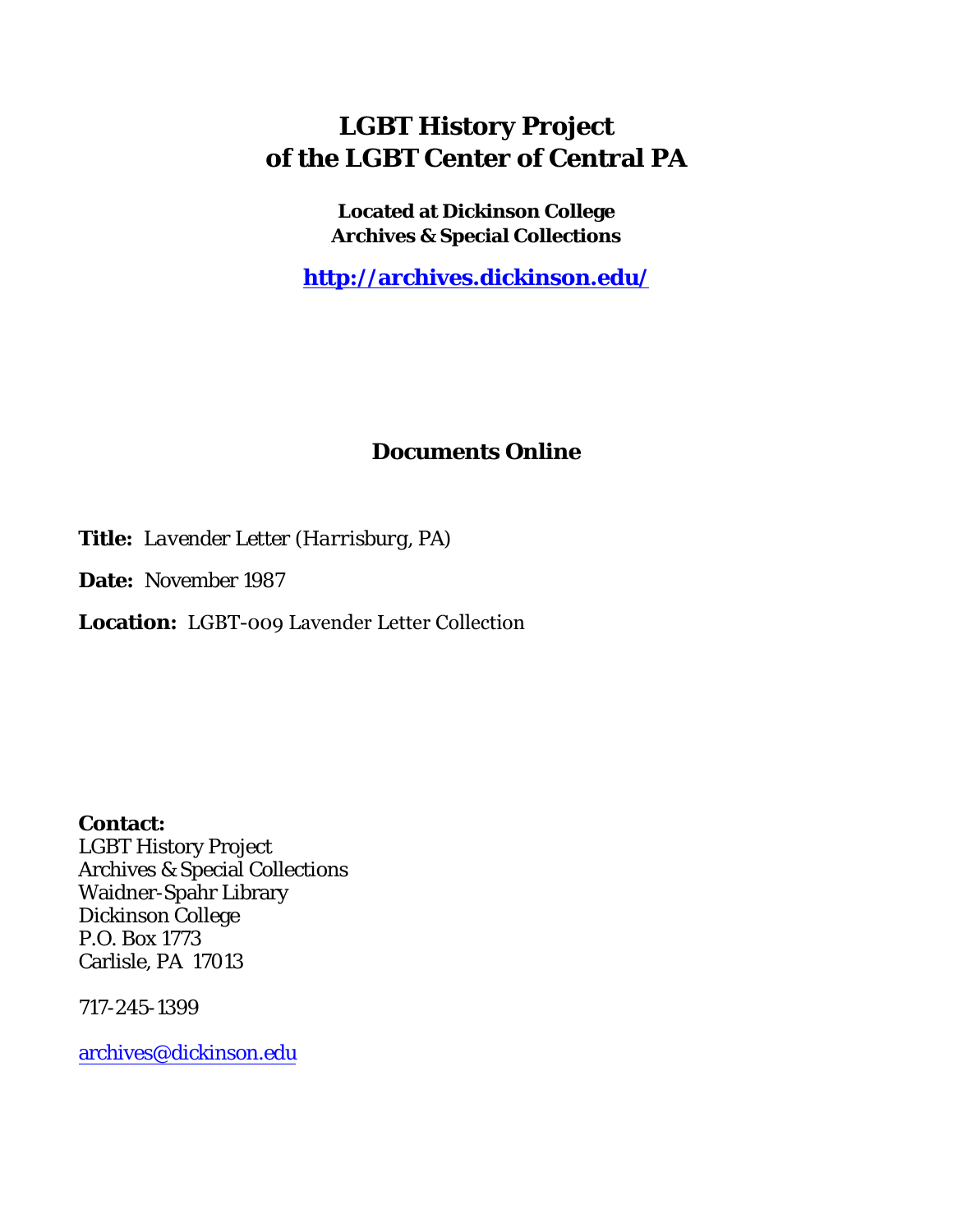| Lavender Letter<br>A CALENDAR OF EVENTS FOR AND BY LESBIAN WOMEN<br>Volume 5, No. 11<br>November 1987<br>IN CENTRAL PENNSYLVANIA<br>LANCASTER WOMEN'S POTLUCK - had not set a date as of<br>OCTOBER MARCH ON WASHINGTON - a breathtaking event.<br>our print date. Please feel free to call the<br>500 thousand people were there. As far as the eye<br>Lancaster Helpline at 397-0691, Sun., Wed., Thurs.,<br>could see, we were everywhere!!<br>7PM-10PM, for date and directions.<br>Atkebund<br>The AIDS play, A NORMAL HEART will be presented at<br><b>ATTELLERED</b><br>Harrisburg Area Community College on January 21,<br>22, 23 and 24. Auditions will be held in November.<br>Contact Rodger at 236-4772 for information.<br>THURSDAY, NOVEMBER 19 - 9:00-12:30Bobbi<br>SUNDAYS 7:30 p.m. MCC Worship Service,<br>Carmitchell in concert at Lancaster Dispensing Co.<br>Friends Meeting House, 6th & Herr Sts., Hbg. 236-7387<br>in Camp Hill.<br>7 p.m. MCC Worship Service,<br>Unitarian Church of Lancaster, 538 W. Chestnut St.<br>392-2729<br>FRIDAY, NOVEMBER 20 - 8:30-12Bobbi Carmitchell<br>in concert at Bube's Brewery in Mount Joy.<br>SUNDAY, NOVEMBER 1 - 8:30PM-12:00Bobbi Carmitchell<br>SATURDAY, NOVEMBER 21 - 10:00-1:30Bobbi<br>in concert at Zee's Eatery, New Cumberland, PA<br>Carmitchell in concert at Daugherty's at Deer Lake.<br>SUNDAY, NOVEMBER 1 - 5PMDignity sponsored Mass,<br>Friends Meeting House, 6th & Herr Sts., Hbg. 6PM<br>SUNDAY, NOVEMBER 22 - Billie Jean King born 1943.<br>Potluck Supper, 7:00 Program on Creating Christmas/<br>Chanukah decorations. 233-8105 for information.<br>NOVEMBER 20-22Third Annual Conference of Gays/<br>Lesbians in Public Office. The Conference will<br>TUESDAY, NOVEMBER 2 - 7:30-9:30PM MCC sponsored<br>draw upon Americans, Canadians, and Britons for a<br>Lesbian Rap Group. Open to all women in the area.<br>nonpartisan gathering focusing on the mutual<br>Seeks to provide a relaxed atmosphere for discussion.<br>concerns and experiences for Lesbians/Gays elected<br>Quaker Meeting House, 6th & Herr Sts.<br>and appointed officials, campaign workers, and<br>life partners. Minneapolis/St. Paul at the Ritz.<br>For info. call Ron Mittan 612/348-2206.<br>TUESDAY, NOVEMBER 3 - General Election Day:<br>GET OUT AND VOTE!<br>MONDAY, NOVEMBER 23 - 7:30 York support group.<br>Call 848-9142.<br>SATURDAY, NOVEMBER 7 - "Fast Forward", womens band<br>at Altland's Ranch, 6 miles west of York on Rt. 30.<br>WEDNESDAY, NOVEMBER 25 - 9:00-12Bobbi Carmitchell<br>Opens at 8PM, band starts at 10PM.<br>in concert at Penn Hotel in Hershey.<br>SATURDAY, NOVEMBER 7 - Marie Curie born 1867.<br>THURSDAY, NOVEMBER 26 - Thanksgiving Day!<br>THURSDAY, NOVEMBER 12 - Elizabeth Cady Stanton born<br><b>DINNER</b><br>1815.<br>FRIDAY, SATURDAY, NOVEMBER 13-14 - 9:30-1:30<br>THURSDAY, NOVEMBER 26 - Tina Turner born 1938.<br>Bobbi Carmitchell in concert at the Ground Round<br>in Camp Hill, Taylor By-pass.<br>SATURDAY, NOVEMBER 28 - 8PM-11:00Bobbi Carmitchell<br>in concert at Outdoor World in Dover.<br>SUNDAY, NOVEMBER 15 - Georgia O'Keeffe born 1887.<br>SATURDAY, NOVEMBER 28 - Jane Street Band at<br>TUESDAY, NOVEMBER 16 - 7:30-9:30PMMCC sponsored<br>Altland's Ranch, 6 miles west of York on Rt. 30.<br>Opens at 8PM, band starts at 10PM.<br>Lesbian Rap Group. Open to all women in the area.<br>Seeks to provide a relaxed atmosphere for discussion.<br>Quaker Meeting House, 6th & Herr Sts. |  |  |
|-------------------------------------------------------------------------------------------------------------------------------------------------------------------------------------------------------------------------------------------------------------------------------------------------------------------------------------------------------------------------------------------------------------------------------------------------------------------------------------------------------------------------------------------------------------------------------------------------------------------------------------------------------------------------------------------------------------------------------------------------------------------------------------------------------------------------------------------------------------------------------------------------------------------------------------------------------------------------------------------------------------------------------------------------------------------------------------------------------------------------------------------------------------------------------------------------------------------------------------------------------------------------------------------------------------------------------------------------------------------------------------------------------------------------------------------------------------------------------------------------------------------------------------------------------------------------------------------------------------------------------------------------------------------------------------------------------------------------------------------------------------------------------------------------------------------------------------------------------------------------------------------------------------------------------------------------------------------------------------------------------------------------------------------------------------------------------------------------------------------------------------------------------------------------------------------------------------------------------------------------------------------------------------------------------------------------------------------------------------------------------------------------------------------------------------------------------------------------------------------------------------------------------------------------------------------------------------------------------------------------------------------------------------------------------------------------------------------------------------------------------------------------------------------------------------------------------------------------------------------------------------------------------------------------------------------------------------------------------------------------------------------------------------------------------------------------------------------------------------------------------------------------------------------------------------------------------------------------------------------------------------------------------------------------------------------------------------------------------------------------------------------------------------------------------------------------------------------------------------------------------------------------------------------|--|--|
|                                                                                                                                                                                                                                                                                                                                                                                                                                                                                                                                                                                                                                                                                                                                                                                                                                                                                                                                                                                                                                                                                                                                                                                                                                                                                                                                                                                                                                                                                                                                                                                                                                                                                                                                                                                                                                                                                                                                                                                                                                                                                                                                                                                                                                                                                                                                                                                                                                                                                                                                                                                                                                                                                                                                                                                                                                                                                                                                                                                                                                                                                                                                                                                                                                                                                                                                                                                                                                                                                                                                           |  |  |
|                                                                                                                                                                                                                                                                                                                                                                                                                                                                                                                                                                                                                                                                                                                                                                                                                                                                                                                                                                                                                                                                                                                                                                                                                                                                                                                                                                                                                                                                                                                                                                                                                                                                                                                                                                                                                                                                                                                                                                                                                                                                                                                                                                                                                                                                                                                                                                                                                                                                                                                                                                                                                                                                                                                                                                                                                                                                                                                                                                                                                                                                                                                                                                                                                                                                                                                                                                                                                                                                                                                                           |  |  |
|                                                                                                                                                                                                                                                                                                                                                                                                                                                                                                                                                                                                                                                                                                                                                                                                                                                                                                                                                                                                                                                                                                                                                                                                                                                                                                                                                                                                                                                                                                                                                                                                                                                                                                                                                                                                                                                                                                                                                                                                                                                                                                                                                                                                                                                                                                                                                                                                                                                                                                                                                                                                                                                                                                                                                                                                                                                                                                                                                                                                                                                                                                                                                                                                                                                                                                                                                                                                                                                                                                                                           |  |  |
|                                                                                                                                                                                                                                                                                                                                                                                                                                                                                                                                                                                                                                                                                                                                                                                                                                                                                                                                                                                                                                                                                                                                                                                                                                                                                                                                                                                                                                                                                                                                                                                                                                                                                                                                                                                                                                                                                                                                                                                                                                                                                                                                                                                                                                                                                                                                                                                                                                                                                                                                                                                                                                                                                                                                                                                                                                                                                                                                                                                                                                                                                                                                                                                                                                                                                                                                                                                                                                                                                                                                           |  |  |
|                                                                                                                                                                                                                                                                                                                                                                                                                                                                                                                                                                                                                                                                                                                                                                                                                                                                                                                                                                                                                                                                                                                                                                                                                                                                                                                                                                                                                                                                                                                                                                                                                                                                                                                                                                                                                                                                                                                                                                                                                                                                                                                                                                                                                                                                                                                                                                                                                                                                                                                                                                                                                                                                                                                                                                                                                                                                                                                                                                                                                                                                                                                                                                                                                                                                                                                                                                                                                                                                                                                                           |  |  |
|                                                                                                                                                                                                                                                                                                                                                                                                                                                                                                                                                                                                                                                                                                                                                                                                                                                                                                                                                                                                                                                                                                                                                                                                                                                                                                                                                                                                                                                                                                                                                                                                                                                                                                                                                                                                                                                                                                                                                                                                                                                                                                                                                                                                                                                                                                                                                                                                                                                                                                                                                                                                                                                                                                                                                                                                                                                                                                                                                                                                                                                                                                                                                                                                                                                                                                                                                                                                                                                                                                                                           |  |  |
|                                                                                                                                                                                                                                                                                                                                                                                                                                                                                                                                                                                                                                                                                                                                                                                                                                                                                                                                                                                                                                                                                                                                                                                                                                                                                                                                                                                                                                                                                                                                                                                                                                                                                                                                                                                                                                                                                                                                                                                                                                                                                                                                                                                                                                                                                                                                                                                                                                                                                                                                                                                                                                                                                                                                                                                                                                                                                                                                                                                                                                                                                                                                                                                                                                                                                                                                                                                                                                                                                                                                           |  |  |
|                                                                                                                                                                                                                                                                                                                                                                                                                                                                                                                                                                                                                                                                                                                                                                                                                                                                                                                                                                                                                                                                                                                                                                                                                                                                                                                                                                                                                                                                                                                                                                                                                                                                                                                                                                                                                                                                                                                                                                                                                                                                                                                                                                                                                                                                                                                                                                                                                                                                                                                                                                                                                                                                                                                                                                                                                                                                                                                                                                                                                                                                                                                                                                                                                                                                                                                                                                                                                                                                                                                                           |  |  |
|                                                                                                                                                                                                                                                                                                                                                                                                                                                                                                                                                                                                                                                                                                                                                                                                                                                                                                                                                                                                                                                                                                                                                                                                                                                                                                                                                                                                                                                                                                                                                                                                                                                                                                                                                                                                                                                                                                                                                                                                                                                                                                                                                                                                                                                                                                                                                                                                                                                                                                                                                                                                                                                                                                                                                                                                                                                                                                                                                                                                                                                                                                                                                                                                                                                                                                                                                                                                                                                                                                                                           |  |  |
|                                                                                                                                                                                                                                                                                                                                                                                                                                                                                                                                                                                                                                                                                                                                                                                                                                                                                                                                                                                                                                                                                                                                                                                                                                                                                                                                                                                                                                                                                                                                                                                                                                                                                                                                                                                                                                                                                                                                                                                                                                                                                                                                                                                                                                                                                                                                                                                                                                                                                                                                                                                                                                                                                                                                                                                                                                                                                                                                                                                                                                                                                                                                                                                                                                                                                                                                                                                                                                                                                                                                           |  |  |
|                                                                                                                                                                                                                                                                                                                                                                                                                                                                                                                                                                                                                                                                                                                                                                                                                                                                                                                                                                                                                                                                                                                                                                                                                                                                                                                                                                                                                                                                                                                                                                                                                                                                                                                                                                                                                                                                                                                                                                                                                                                                                                                                                                                                                                                                                                                                                                                                                                                                                                                                                                                                                                                                                                                                                                                                                                                                                                                                                                                                                                                                                                                                                                                                                                                                                                                                                                                                                                                                                                                                           |  |  |
|                                                                                                                                                                                                                                                                                                                                                                                                                                                                                                                                                                                                                                                                                                                                                                                                                                                                                                                                                                                                                                                                                                                                                                                                                                                                                                                                                                                                                                                                                                                                                                                                                                                                                                                                                                                                                                                                                                                                                                                                                                                                                                                                                                                                                                                                                                                                                                                                                                                                                                                                                                                                                                                                                                                                                                                                                                                                                                                                                                                                                                                                                                                                                                                                                                                                                                                                                                                                                                                                                                                                           |  |  |
|                                                                                                                                                                                                                                                                                                                                                                                                                                                                                                                                                                                                                                                                                                                                                                                                                                                                                                                                                                                                                                                                                                                                                                                                                                                                                                                                                                                                                                                                                                                                                                                                                                                                                                                                                                                                                                                                                                                                                                                                                                                                                                                                                                                                                                                                                                                                                                                                                                                                                                                                                                                                                                                                                                                                                                                                                                                                                                                                                                                                                                                                                                                                                                                                                                                                                                                                                                                                                                                                                                                                           |  |  |
|                                                                                                                                                                                                                                                                                                                                                                                                                                                                                                                                                                                                                                                                                                                                                                                                                                                                                                                                                                                                                                                                                                                                                                                                                                                                                                                                                                                                                                                                                                                                                                                                                                                                                                                                                                                                                                                                                                                                                                                                                                                                                                                                                                                                                                                                                                                                                                                                                                                                                                                                                                                                                                                                                                                                                                                                                                                                                                                                                                                                                                                                                                                                                                                                                                                                                                                                                                                                                                                                                                                                           |  |  |
|                                                                                                                                                                                                                                                                                                                                                                                                                                                                                                                                                                                                                                                                                                                                                                                                                                                                                                                                                                                                                                                                                                                                                                                                                                                                                                                                                                                                                                                                                                                                                                                                                                                                                                                                                                                                                                                                                                                                                                                                                                                                                                                                                                                                                                                                                                                                                                                                                                                                                                                                                                                                                                                                                                                                                                                                                                                                                                                                                                                                                                                                                                                                                                                                                                                                                                                                                                                                                                                                                                                                           |  |  |
|                                                                                                                                                                                                                                                                                                                                                                                                                                                                                                                                                                                                                                                                                                                                                                                                                                                                                                                                                                                                                                                                                                                                                                                                                                                                                                                                                                                                                                                                                                                                                                                                                                                                                                                                                                                                                                                                                                                                                                                                                                                                                                                                                                                                                                                                                                                                                                                                                                                                                                                                                                                                                                                                                                                                                                                                                                                                                                                                                                                                                                                                                                                                                                                                                                                                                                                                                                                                                                                                                                                                           |  |  |
|                                                                                                                                                                                                                                                                                                                                                                                                                                                                                                                                                                                                                                                                                                                                                                                                                                                                                                                                                                                                                                                                                                                                                                                                                                                                                                                                                                                                                                                                                                                                                                                                                                                                                                                                                                                                                                                                                                                                                                                                                                                                                                                                                                                                                                                                                                                                                                                                                                                                                                                                                                                                                                                                                                                                                                                                                                                                                                                                                                                                                                                                                                                                                                                                                                                                                                                                                                                                                                                                                                                                           |  |  |